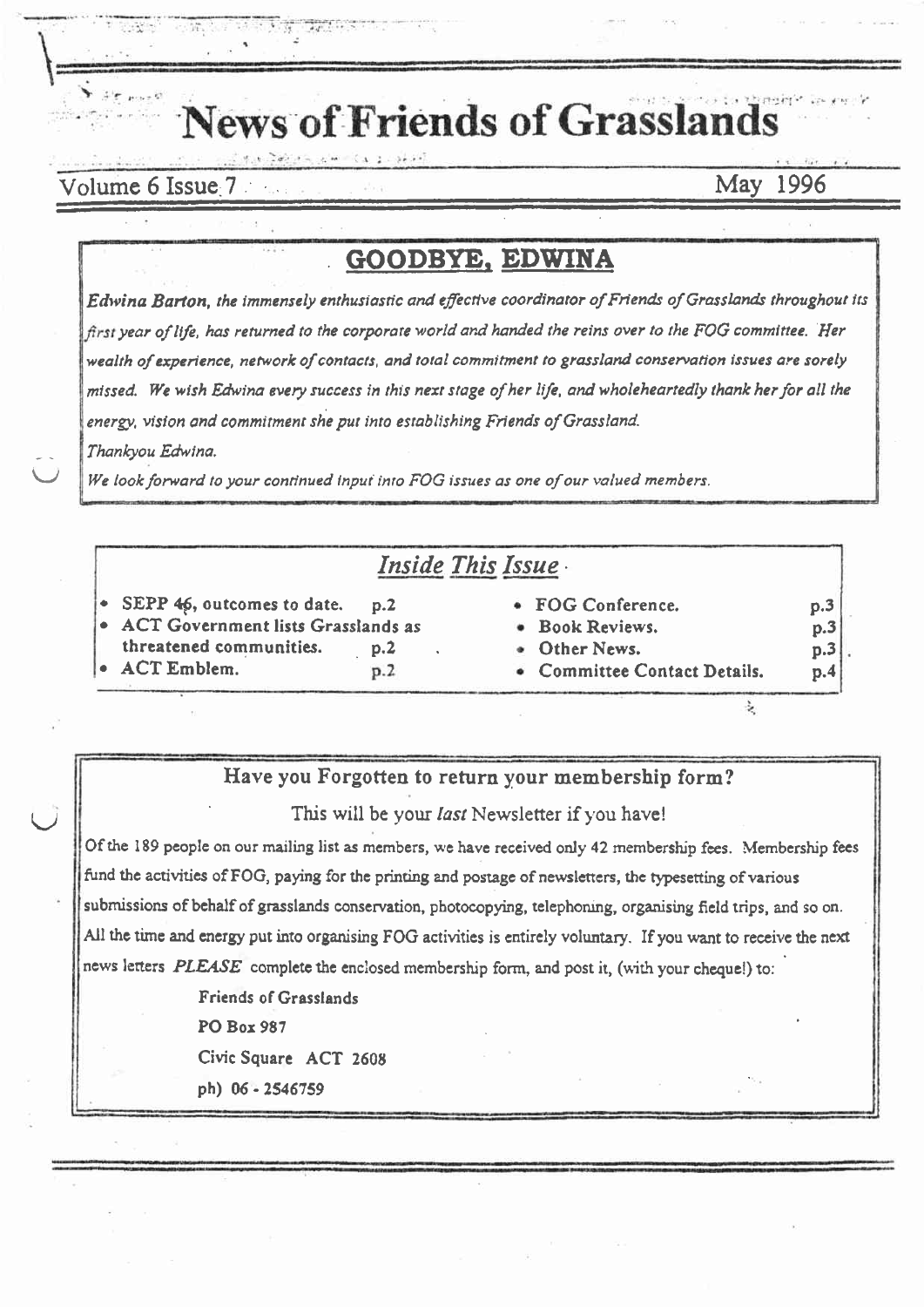#### ちら 姿 平本型 宅 t,  $\rightarrow$ ÷.

## **SEPP 46:**

#### Outcomes To Date.

As the last newsletter went to press (Feb 16 1996), the NSW Vegetation Forum was meeting to consider the addended Regional Grassland Plans in the light of the SEPP 46 repeals. The outcome of that meeting was that the five statutory Plans of Management for the specified native grasslands were approved by the Minister for Land and Water Conservation. The plans of management are based on the five draft Regional Native Grasslands plans that were prepared by the regional landholder / catchment management committees and were addended to stipulate conditions for the clearing of native grasslands. These conditions contain a threshold for the clearing of native grasslands set at 15% of the property area, retention of areas of high conservation value, and compliance with existing soil conservation and threatened species legislation. The ministers also approved a six month review period to enable further development and refinement of the Regional Native Grassland Plans. We have been assured that FOG's extensive submission regarding these regional Grassland Plans will be thoroughly considered. If any FOG member wishes to pursue this further, please contact Sandie Jones (06-2546759) or Alison Elvin (ph-2886001 fax-2812386).

## **GOOD NEWS INDEED**

The ACT Minister for the Environment, Gary Humphries announced on the 17/4/96 that grassland ecosystems and six grassland species have been listed as threatened communities and species, and tabled as such in the legislative assembly. The Conservator of Flora and Fauna is now obliged to prepare action plans outlining conservation issues and proposed conservation measures for protecting threatened species and communities, and proposed measures for the management of declared threatening processes. We congratulate the ACT Government for its foresight, and look forward to further positive developments.

## **FOG CONFERENCE:**

The conference committee has gone into overdrive organising the grasslands conference in November. The date is the weekend of the 10<sup>th</sup> and 11<sup>th</sup> of November at the Australian National Botanic Gardens. The conference will focus on the continuing management and conservation of grassland ecosystems as well as grassland species. Guest speakers and workshop panels will include information on native grasses for pastures, management of grassland remnant, weed control, grazing / slashing / burning regime, current research knowledge, role of legislation, grassland species for horticulture and town plannersand that's just for starters! We also have field trips planned for both days. While the cost to attend the conference hasn't yet being finalised, we intend to keep it as low as possible. The cost will include transport to field trip sites, lunch, morning and afternoon teas, and a copy of all talks, workshops and other relevant articles in booklet format. So mark the date in your diary as the grassland highlight of the year - not to be missed under any circumstances. Final details and registration forms will be sent out with the next newsletter.

Any members who have ideas about the content and / or format of the conference, who would like to speak or can recommend a speaker at the conference, or who can help with the organisation, please contact:

Susan Theron Alison Elvin (until July) Jan Gough-Watson (July only)

ph) 2814725. ph) 06 2886001 fax) 06 2812386. ph) 06 2381654

#### **ACT EMBLEM:**

The ACT legislative Assembly, as part of its inquiry into the ACT animal / bird emblem, asked for submissions from relevant groups nominating a Faunal Emblem for the ACT. After much consideration. Fog. committee decided to support Art Langstons submission for the adoption of the Southern Lined Earless Dragon (Tympanocryptis lineata pinguicolla) as the ACT's emblem. Art has presented a persuasive submission and the committee believes "Tymp" is the most eloquent of the representatives for lowland grassy ecosystems. What a wonderful campaigner "Tymp" would be for our grasslands. Good luck, Art.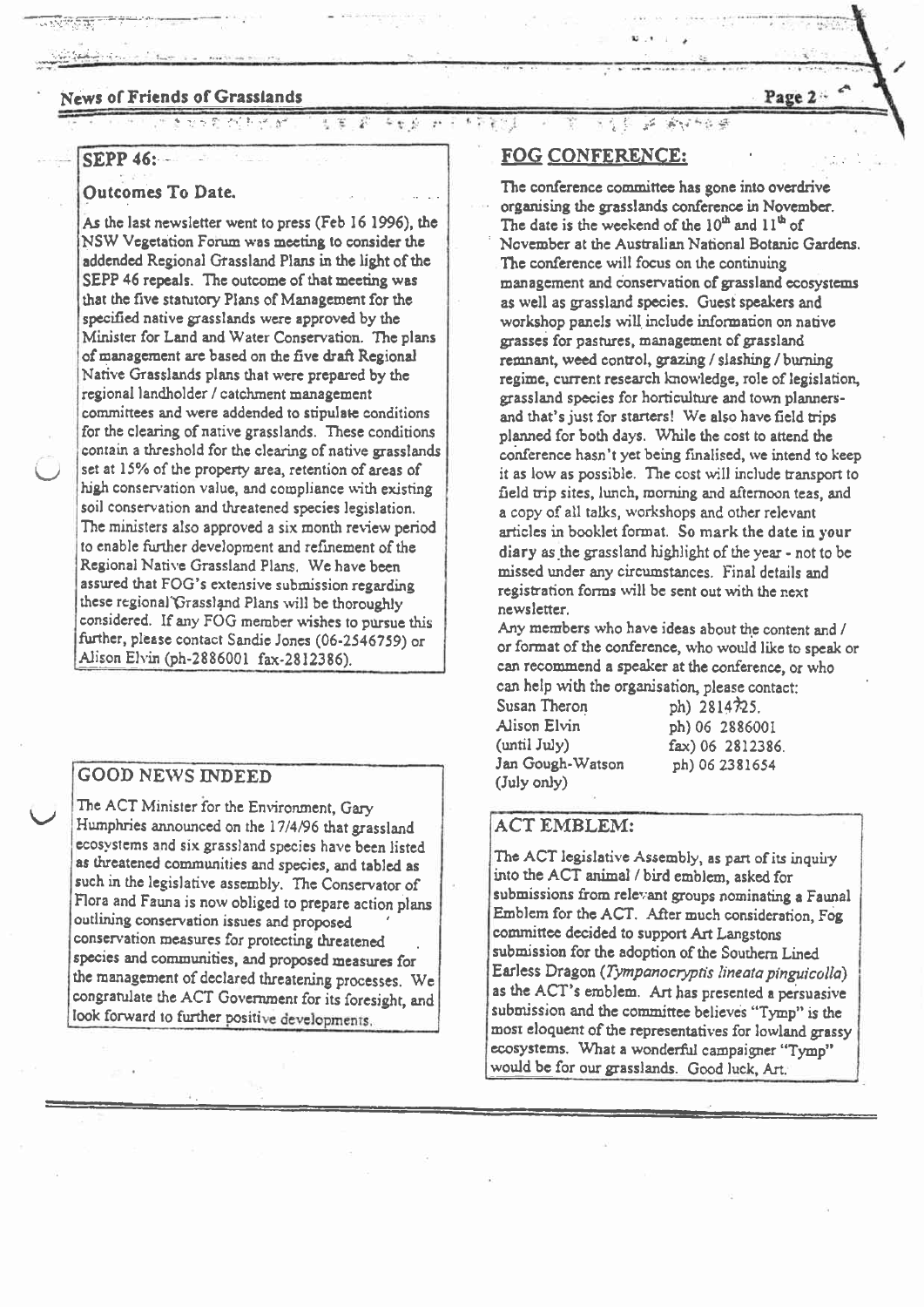## **BOOKS and ARTICLES:**

1. Neighbours in Trouble!

Endangered Plant and Animals in the ACT Jan Fraser and Margaret McJannett 1996. Available at the ANBG bookshop for \$19.95. Ian Warden reviewed this book very favourably in the Canberra Times (30.3.96) and a quick read of it indicates a strong emphasis given to ACT native grasslands, their history and the plight they are in. Although the book is directed to readers up until the age of 15, it is still a valuable resource for any interested adult.

#### 2. Grasses of New South Wales:

DJB Wheeler, SWL Jacobs, BE Norton University of New England, Armidale, 1994. \$36.00

Reviewed by Naarilla Hirsch

This book is a key to the grasses of New South Wales, and is a reprint of the 1982 edition. It is not as recent as the grasses section of the Flora of New South Wales, and so does not contain some of the latest name changes. However, it has one feature that is particularly useful to the beginner, a pictorial key. For a novice like myself, the pictorial key is much easier to use than a normal key as it illustrates the difference you are looking for at each decision point. An added advantage is that since the terms are written next to the illustrations, you start to learn what all the terms mean. Other features I liked about the book were the extensive glossary with line drawings, and the clear line drawings throughout the species key (the pictorial key only goes down to genus). The book also contains information on using a key, examining a specimen, and a description of each part of a grass plant, as well as an index of both scientific and common names

## **OTHER NEWS:**

### YAM DAISY:

FOG members interested in information regarding the Yam Daisy (Microseris lanceolata) should look no further than an excellent paper written by freelance biologist / anthropologist Bess Gott.

Titled "Murnong: Microseris scapigera" (the species has since been renamed M. lanceolata) in the 1983 ed. of "Australian Aboriginal Studies "published by Australian Institute of Aboriginal and Torres Strait Islander Studies, page 2 - 17. Bess's article examines the use of the yam as a food source; further ethnographic information; the yams botany and its past and present ecology. Interestingly, there are three known morphological types of M. lanceolata in Australia, and the genetic variation is currently being studied by Dutch scientists

Neville Scarlett and Ian Lunt from LaTrobe University are studying  $M$ . lanceolata as part of an overall study of grassland flora species

#### **FOG CONSTITUTION:**

Graeme Evans, Sandy Kay and Naarilla Hirsch have put many long hours recently into finalising FOG's constitution. They intend having this completed by the time the next newsletter is published - we'll keep you posted.

#### **GRASSLAND PROJECT:**

The "Remnant Native Grassland Project, Monaro Plains," was launched in Cooma on the 11<sup>th</sup> of April to provide active guardianship for the native grasslands of the Monaro Plains in SENSW. For further information, contact numbers are; (06) 2542015 or (064) 523505.

#### **CONFERENCE:**

The NSW Grasslands Society is holding a conference in Wagga Wagga on July 9<sup>th</sup> and 10<sup>th</sup>. For further information, contact Owen Whittaker on  $(069)$  245231.

#### FOG COMMITTEE MEETINGS:

Meetings are on the first Tuesday of each month. contact Sandy Jones for venue. All members are very welcome to attend.

#### NEWSLETTER:

Articles for inclusion in the newsletter are most welcome, any of substantial length should be provided in an electronic format (Word 6 or RTF) this will help reduce the typing load!